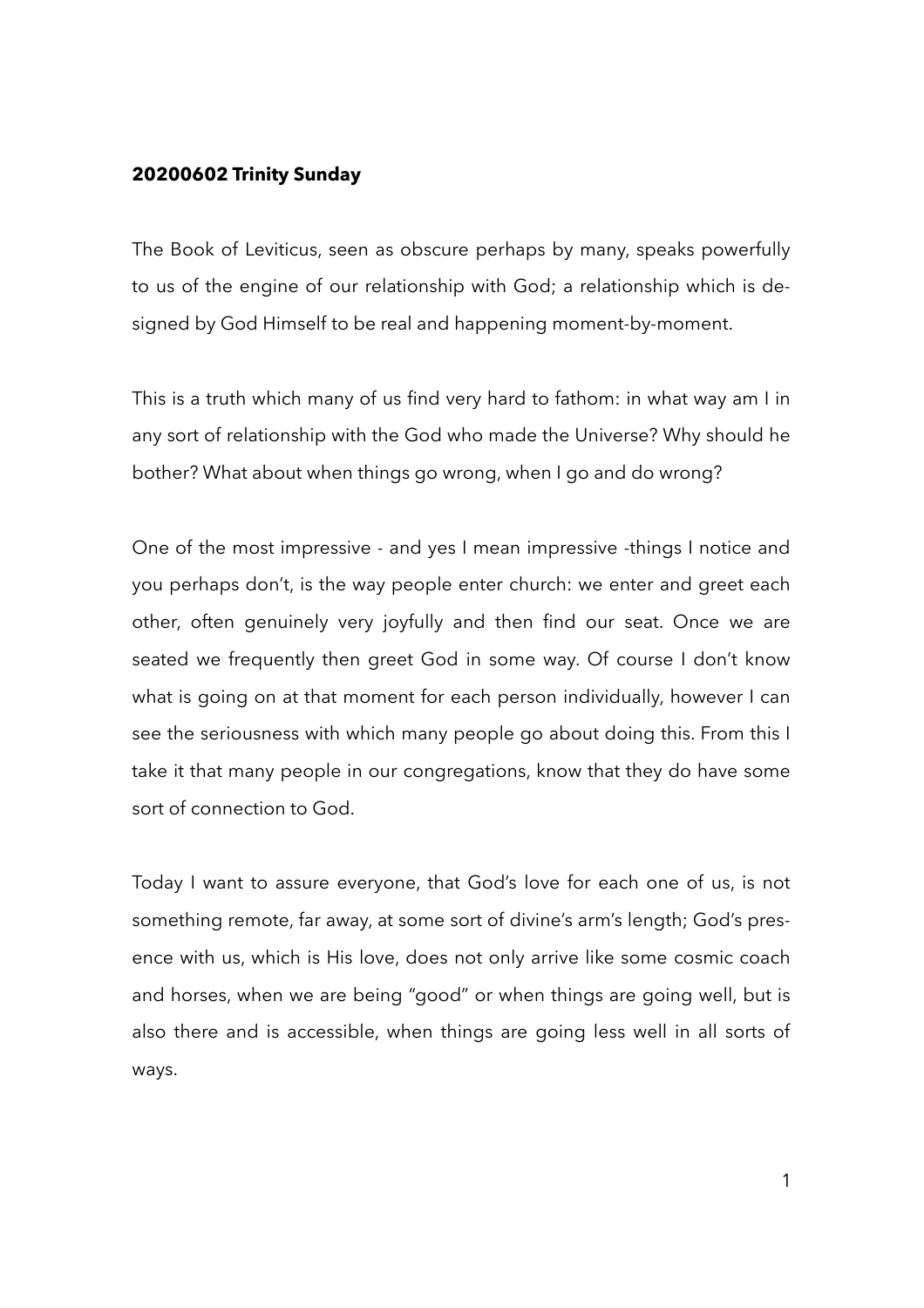It is so very important for us to understand this, at this time when we are more frequently under some sort of stress; perhaps we are not sharing our home with another; perhaps we do not see others as often as we would like; perhaps even when sharing a house, things have not been going that well with unusual tensions.

And then we are obviously going to be upset, and caught-up in the distress and then we ask where are you God in all of that? And we might speak to others but we are not quite sure we are being understood.

It is at this precise point and like many of us I can speak from experience, it is at this precise moment, that we should be speaking with God and be instructing ourselves, that he is loving us. And I say instructing ourselves, because as things get more desperate, we really do need to order our thinking. When we have a 'downer' we need to shout at ourselves that things are not only still OK with me and God, but that he wants to be with us and hear from us.

Why all of this and why all of this now? Far, far too often the Trinity is taken as a "nice to have"; it is often spoken of as a 'doctrine' which hardly makes it more readily accepted. When you hunt through scripture, what you tend to find is that whenever anything beautiful or wonderful or creative, takes place that Father, Son and Spirit are mentioned as being active. We think of Creation and of the announcement of Mary's conception, of Christ's Baptism, of the Resurrection and there are others.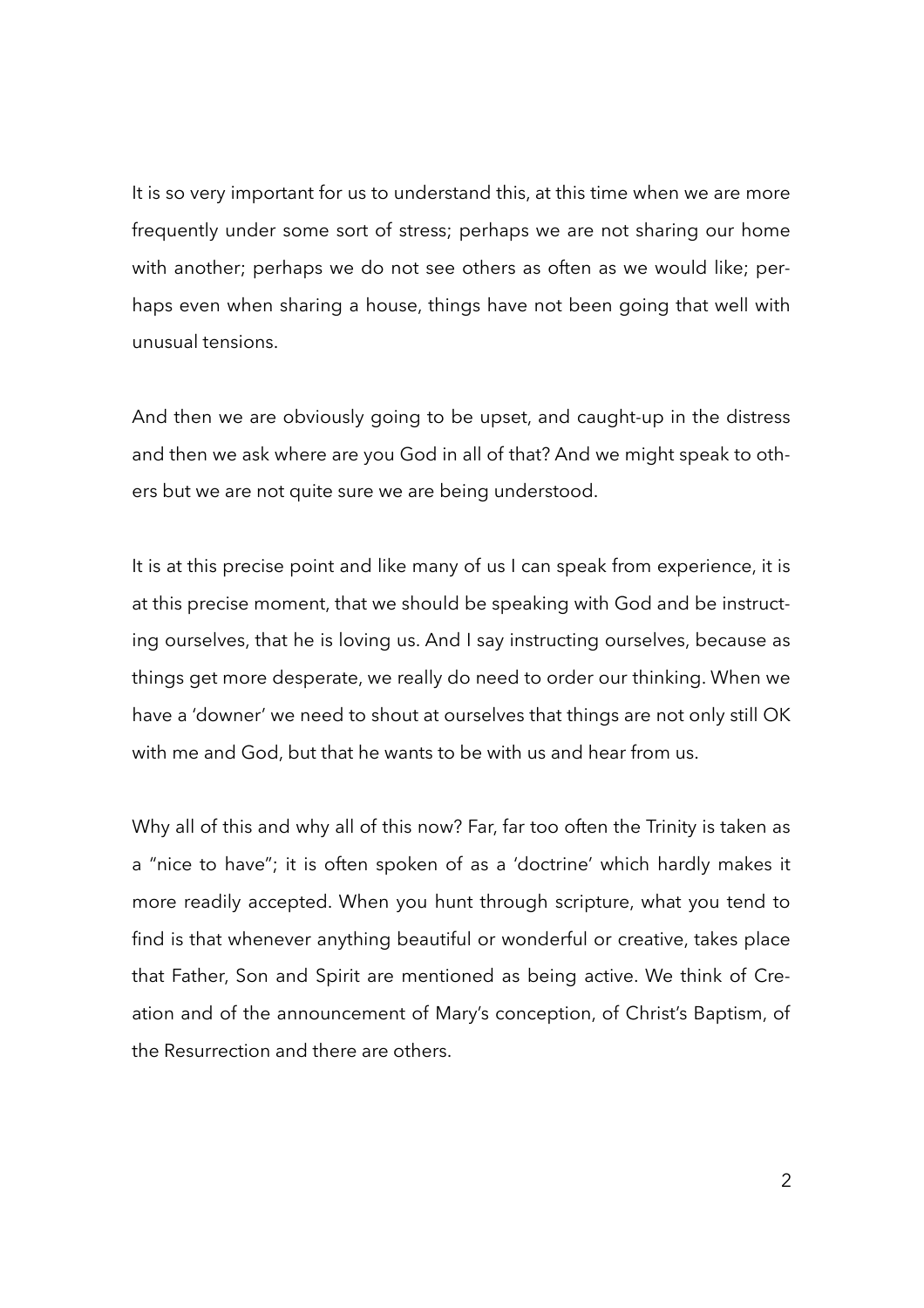In the Trinity we have separate Persons who have decided to love each other, defer to each other, to create those made in their image. Just take a moment to consider these truths: the God who made the Universe has a desire to spend time with each one of us, on account of what Jesus achieved. That, with the greatest of respect to those in the early church who fought for and died for our understandings of God, is not a 'doctrine' and is not a 'nice to have': it is truly life itself.

Because Creation follows after the God who created it, we continue to see that it is community, it is in our coming together, which creates and makes opportunities for great relationships between ourselves and between ourselves and God.

Have we ever wondered why it is that we find love lovely or beauty beautiful or excitement exciting or things of value valued? We are as humans so very much more than what can be measured. I always remember being told when I first started computer programming, that being a good programmer technically was minor, what really made the difference was being able to get-on with people.

It took me a while to understand that, but I now know it is only too true. Similarly all the things we "do" as church are fine, but what really makes the difference is how we reflect Him, is how we become like our Creator; and we do that in the way we grow our relationship with Him and how we grow in our relationships with each other.